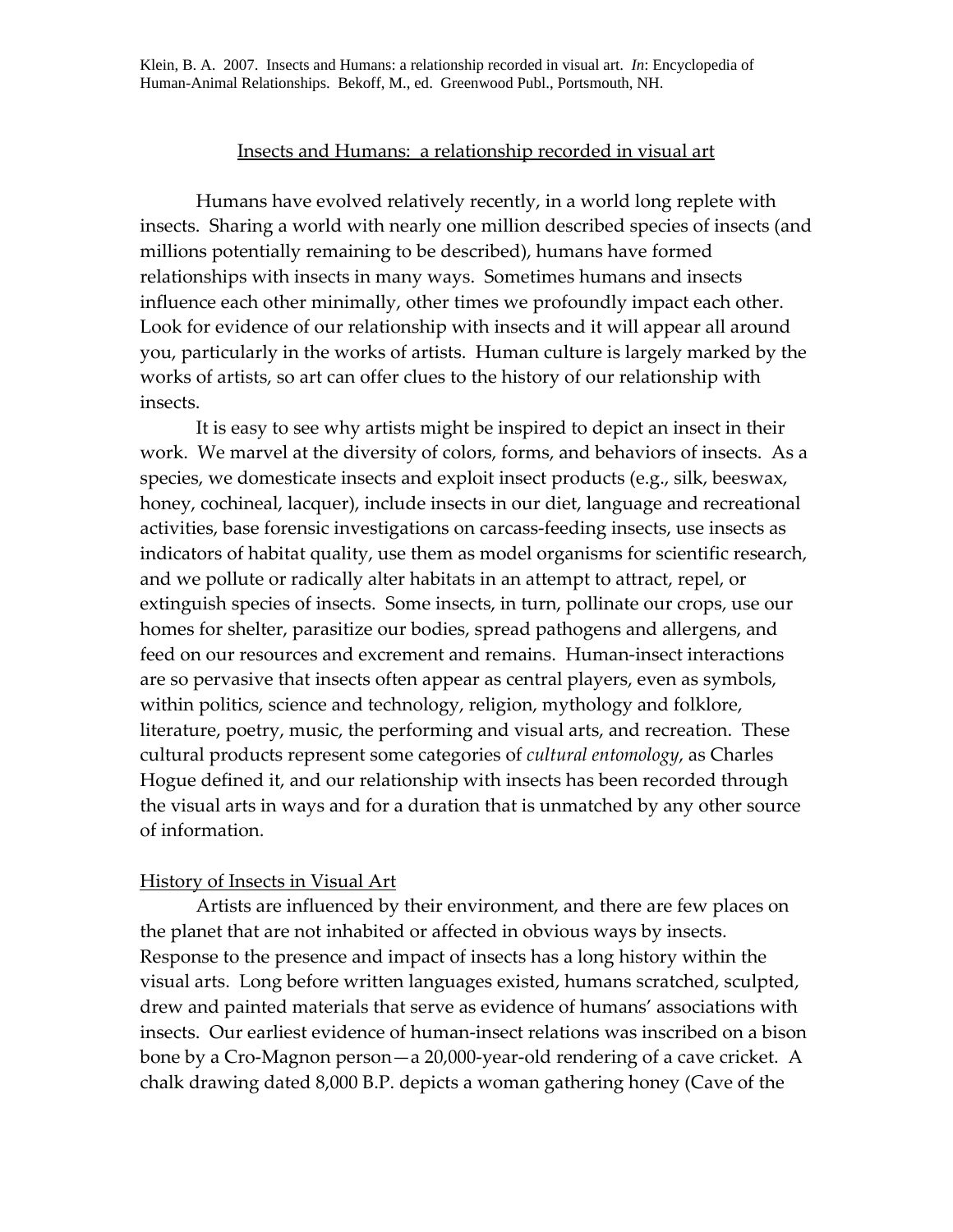

Figure 1. Documentation of human-insect relations. Humans use insects and their products for survival and pleasure. (a) A honey‐gatherer was drawn on a cave wall in Spain, documenting an association of humans with honey bees over 8,000 years ago. (detail of cave image, adapted from illustration,

http://www.mdbee.com/articles/cavepainting.html), (b) A life‐size aquatic insect sculpture, "tied" by Bill Logan today, is an extreme example of realistic fly ties commonly used for fishing.

Spider, Spain). Similar images of bee-handling were painted on rocks in Africa, and advanced beekeeping was depicted in an ancient Egyptian tomb (2,626 B.P.). Prehistoric petroglyphs and pictograms from Europe, South Africa and North America often feature insects, as do millennia‐old Native American pottery, Greek ceramics, African amulets, and Asian paintings. Kano Kagenobu produced a scroll of insect sketches in the styles of Asian artists spanning nearly  $1,000$  years, leading up to his contemporaries of the early  $19<sup>th</sup>$  century.

Artists have included insects in their works for a variety of reasons. Some sought and seek to adorn shelters or garments, or to record observations. Others have imbued insects with spiritual, or supernatural qualities. Supernatural associations with insects are often found in the form of totems and symbols. Totemism, the association of a nonhuman organism as blood relative of a human or clan of humans, is evidenced by totem poles, pictograms, and aboriginal Australian paintings, each of which include insect examples. Totems of ancient Mexico include bees and butterflies— Mayan icons that feature prominently throughout Mexico's history of art. Investigating these examples of material culture can offer a glimpse into the mindset of ancient societies and their connection with insects.

# Insects as Symbols

Insect symbols can hold great importance within societies, offering clear and powerful visual representations of ideas. Insects have symbolized many qualities, including change, industry, royalty, social harmony, might, pestilence, disease, death, etc. While certain insects inspire specific and somewhat universal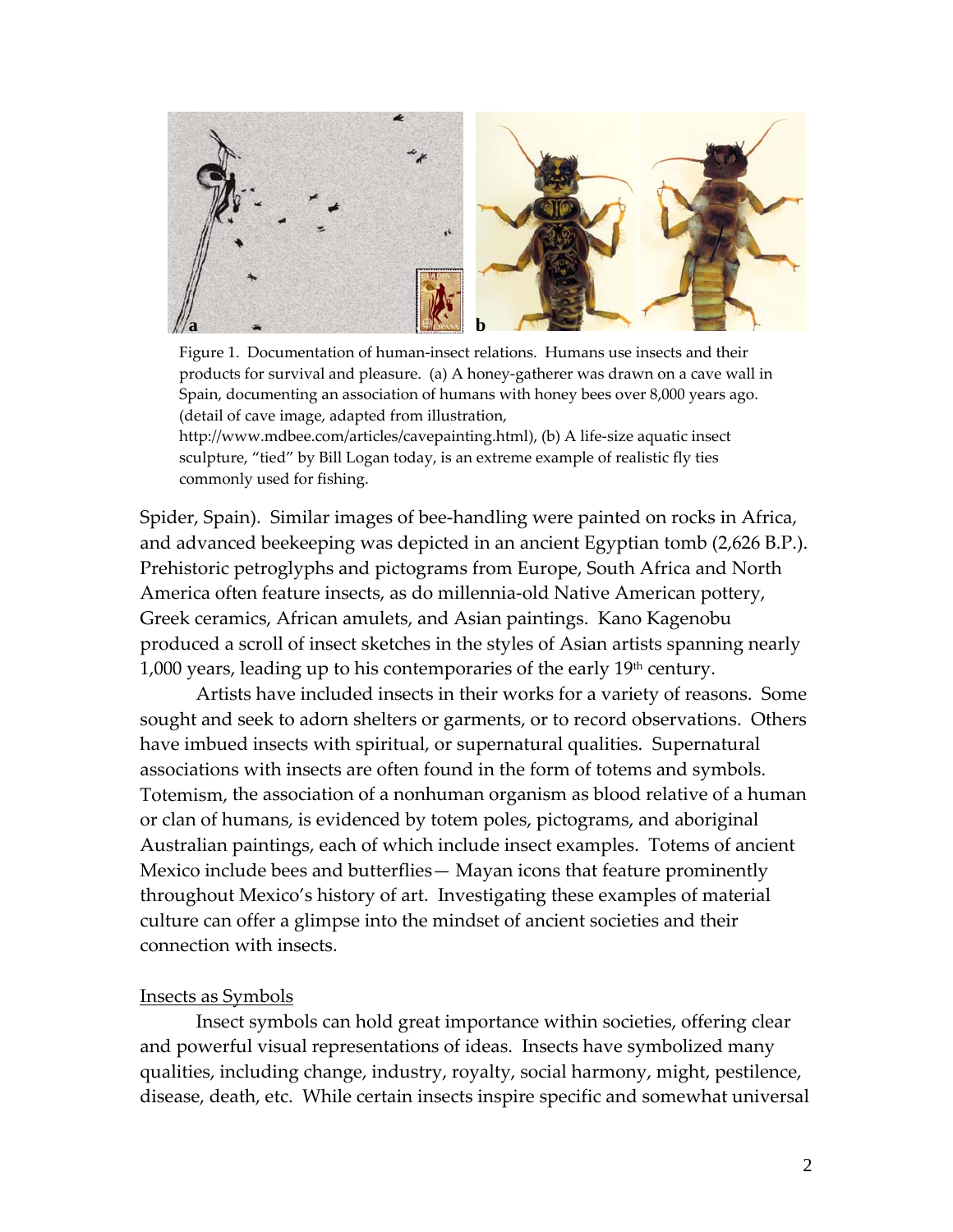symbolic associations (e.g., flies with pestilence, disease, or death), symbols are often contextually, culturally dependent.

One of the earliest examples of an insect symbol is that of the "sacred" scarab beetle, rendered on papyrus scrolls and tomb walls of ancient Egypt. Egyptians worshipped these dung beetles for their symbolic rebirth (= metamorphosis, ending with eclosion into adulthood), and transport of the sun across the sky (= rolling of dung ball to provide a source of food for young). Insects appeared as Egyptian hieroglyphs at least 5,100 B.P., and can be found as visual relics of many cultures' creation myths and folk tales. Insects can be found as pictograms in the North American Southwest, as Japanese crests, on European armor, or in medieval manuscripts. During the Northern Song dynasty (960‐1127) representations of nature often carried meaning, so if a cicada was pictured on a scroll it may have signified immortality, due to a cicada's extended subterranean existence as an immature. Insect symbols commonly appear in Mexican art, from Mayan icons to José Guadalupe Posada's satirical symbols of evil and perversity. In modern cultures today, we can find insects symbolically on stamps and currency, in advertisements, even as visual representations of sports teams or military units.

### Insects and art themes

Insects make good symbols because they often induce emotional reactions in humans. Exploiting these reactions, artists have often included insects in their art to more clearly or powerfully express an idea. Politics, war, and environmental devastation are examples of themes that have inspired artists to generate insect art.

Recent examples of politically‐motivated insect art include anti‐Marxist ants, cockroach executions, a militaristic beetle, and ant flags. The anti‐Marxist ants are the product of Alberto Faietti, who has produced books of insects glued to pages. In one work, "the third letter of an ant community to karl marx," Faietti commented on human socialism by forming elaborate text and equations, ending with the word "NO," formed by the bodies of ants. The cockroach executions belong to Catherine Chalmers' photographic and video series. Cockroaches appear to be electrocuted, hanged, or burned in staged executions that provoke questions about human execution practices. The militaristic beetle is the product of "Bansky," an elusive artist based in the U.K. Bansky secretly hung a piece of anti-war artwork in the American Museum of Natural History a harlequin beetle equipped with sidewinder missiles and a satellite dish.

Yukinori Yanagi's art, unlike the previous examples of politically‐ motivated insect art, displays live insects. In most works, entire ant colonies are mounted in transparent displays of colorful sand arrangements, which form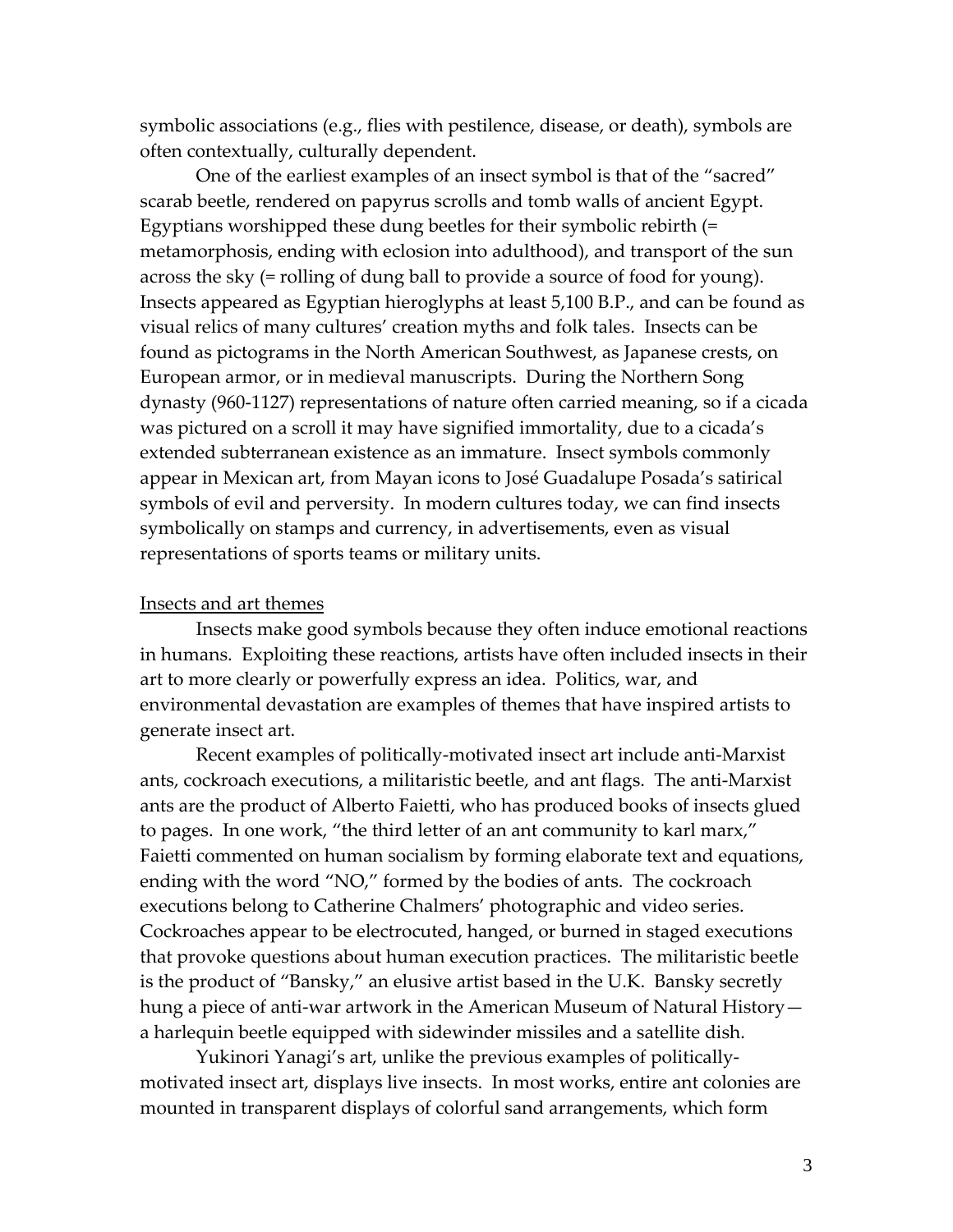either political flags or paper currency. The ants displace the sand grains, breaking down the political boundaries initially set up by Yanagi.

Environmentally‐motivated insect art is a category that has a more recent history than politically-motivated insect art, due to awareness of large-scale environmental disasters recently affecting our planet. The loss of biodiversity, natural resource depletion, and habitat destruction have all inspired artists to generate insect art. Andy Warhol, although he denied that his pop art had any depth or substance, created a series of prints of animals at risk of going extinct, including a butterfly, that has been displayed by conservationists and others concerned about species losses. Cornelia Hesse‐Honegger paints insects with mutations that she has found near Chernobyl, Three Mile Island and other nuclear installations. Artists create such examples of environmentally‐minded art in large part to generate attention needed to conserve nature and protect the diversity of life.

Politics, war and environmental damage are only a few of the themes that have inspired artists to incorporate insects in their works. Sometimes themes of natural beauty inspire the artist‐artisan to create works for display, or utilitarian value. Cultures within Asia that treasure singing insects, for example, produce art featuring sound‐producing insects, or elaborately decorated cages within which they are kept.

Insects serve as tools, including symbols, to evoke emotions. When emotional subjects, such as politics, war and environmental degradation are used as art themes, insects can help to elicit emotions that lend power to these themes.



Figure 2. Insects and conservation. Insects have helped inspire environmental conservation movements, and art by (a) Cornelia Hesse‐Honegger and (b) Andy Warhol instill awareness of human-induced environmental damage. Hesse-Honegger documented some effects of nuclear power plant meltdowns by painting mutated insects found within their vicinity, and Warhol included a butterfly in a series of prints featuring animals threatened with extinction.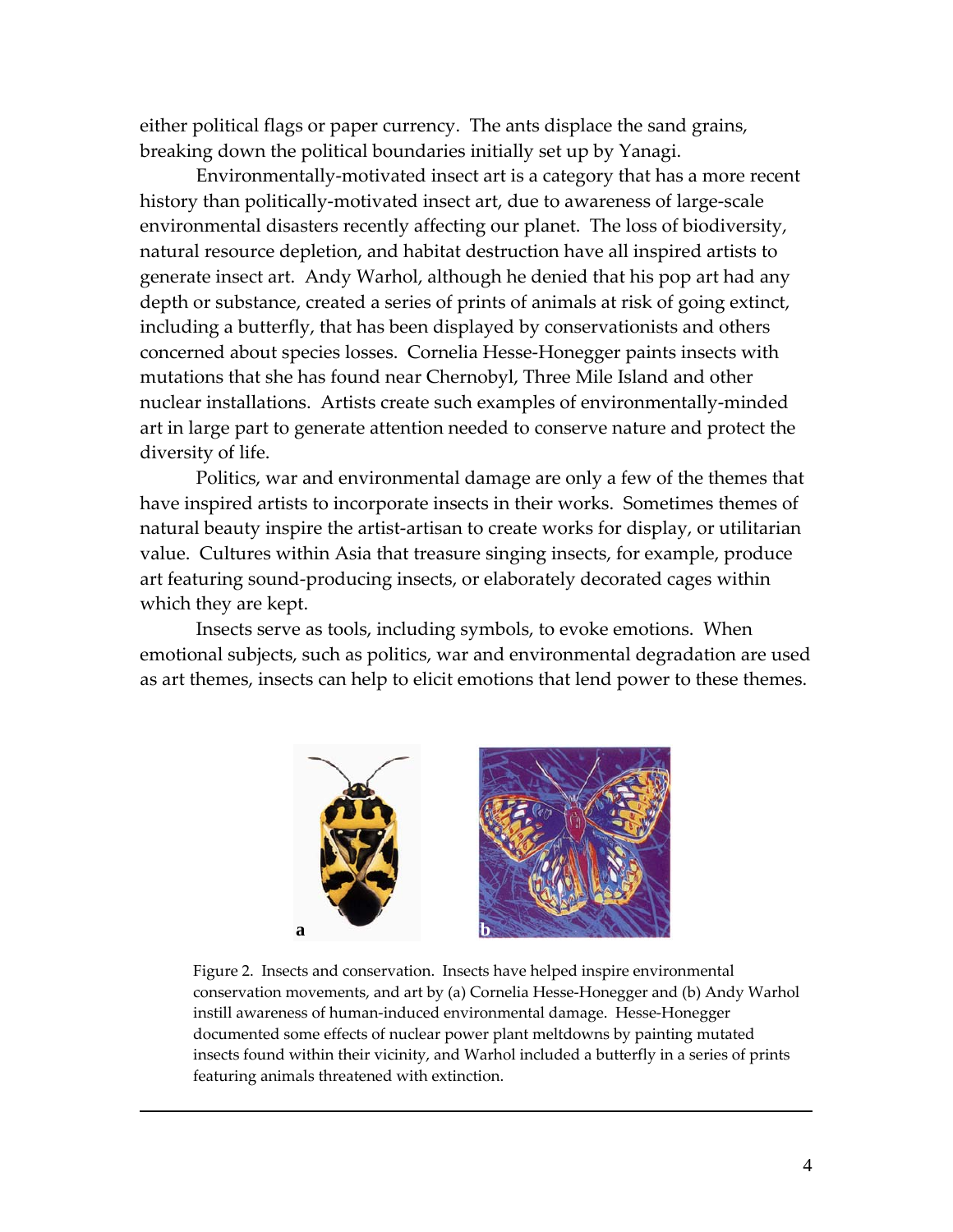### History of Western Insect Art

Although a great cultural heritage of insect art is found throughout the world, the most widely documented and accessible materials are associated with "Western" art. Prior to the  $17<sup>th</sup>$  century, insects appeared in Western art as religiously‐charged symbols of the soul, ephemeral life, or Jesus Christ appearing in religious texts and paintings of biblical scenes. Insects also appeared in portraits. Sometimes the realistic depiction of a fly on a portrait indicated that the subject of the portrait had died.

Due to the reformation of the Catholic church in the 16<sup>th</sup> century, iconoclasts temporarily instated a ban on religious imagery, resulting in a separation of Western art and religion. As a result, insects were used by artists for different purposes following the Reformation. Seventeenth century Belgium and the Netherlands spawned genres of art that were less religious, resulting in waves of landscapes and still lifes. Marcel Dicke (2000) spent three years documenting 1,942 examples of Western art featuring insects, after which he concluded that the 17<sup>th</sup> century constituted the richest period in Western history, both for total number of pieces featuring insects and diversity of insect orders represented. Most still lifes featured insects, and some, as Dicke calculated, included over 100 insects per painting. Examples of artists include Jan van Kessel the Elder (1626‐1679), Rachel Ruysch (1664‐1750), Jan van Huysum (1682‐ 1749) and, later, Paulus Theodorus van Brussel (1754‐1795). Several still life artists of the same period, most notably Maria Sibylla Merian, extended their talents to develop the science of entomology. Merian, and scientific illustrators since her time, have combined esthetics and realism to promote insect science through centuries of insect paintings and drawings.

Most 18<sup>th</sup> century Western insect art continued in the form of still lifes. Nineteenth century impressionism rarely focused on small arthropods, although James McNeill Whistler used a butterfly as his signature, and Vincent van Gogh prominently painted insects as subjects in the last years of his life. The turn of the  $19<sup>th</sup>$  century through the  $20<sup>th</sup>$  century, on the other hand, exploded with respect to the total number of insect art pieces. Art nouveau, surrealism, modern and contemporary art all prominently feature insects.

Art nouveau embraced natural motifs, and artists included insects in painting, sculpture, and utilitarian design such as glassware, furniture, and ceramics. Emile Gallé produced insectal furniture, and some of René Lalique's most famous jewelry consisted of sculpted insects, and animal chimeras that display fabricated elements of insects.

"[Lalique] was well‐acquainted with the teeming multitude of insects of the meadow that leap from stalk to stalk—butterflies and wasps, grasshoppers, bumblebees, and beetles…" —Yvonne Brunhammer (1998)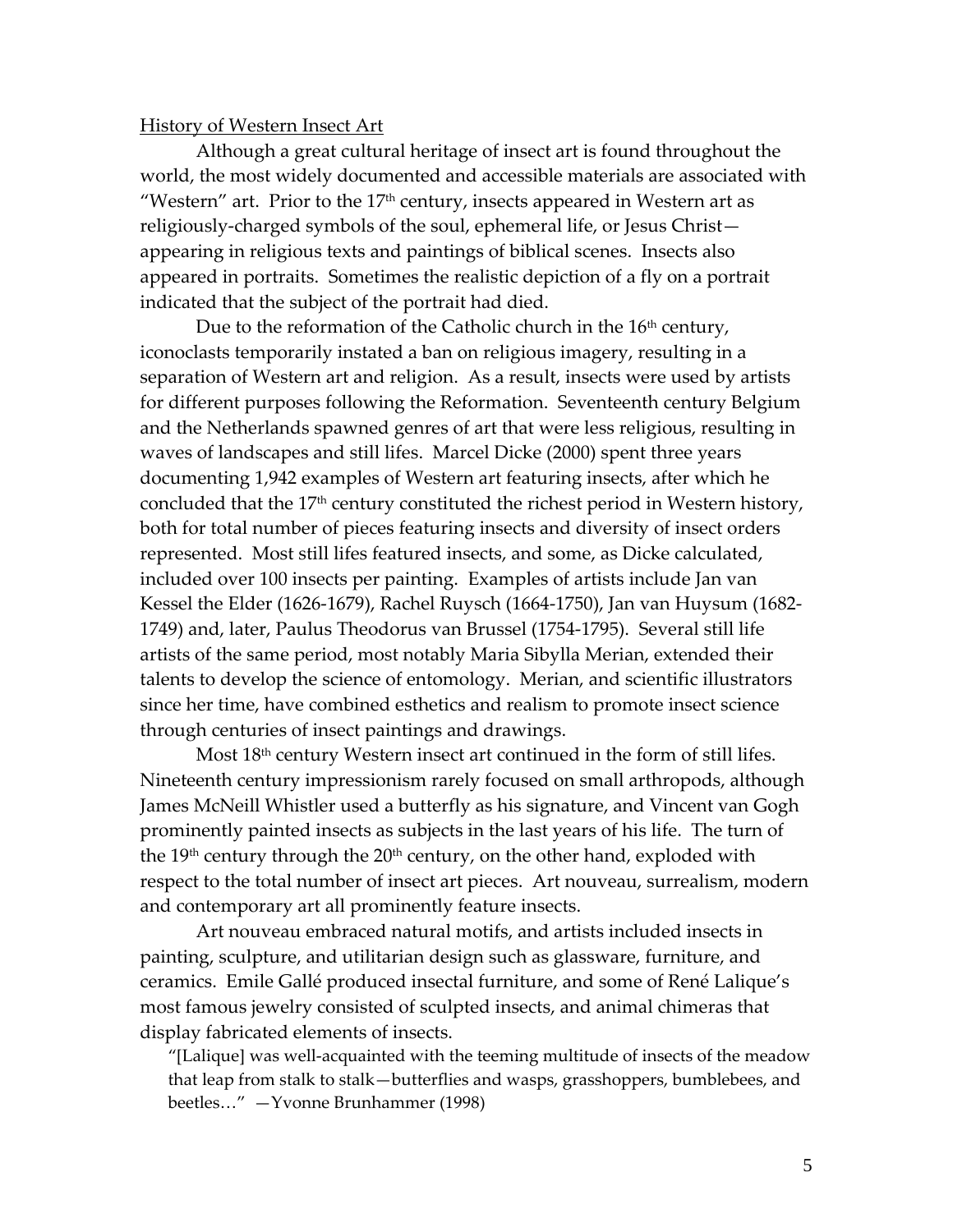The decorative (insect) arts achieved a zenith with Lalique and another French designer, E. A. Seguy. Seguy produced realistic and decorative assemblages of butterflies and other insects to promote the application of nature into the decorative arts.

Surrealism promoted liberation of the mind by attaining a state deemed truer than reality. Insects evidently feature prominently in this surreal state, because insects abound in the works of Salvador Dalí, James Ensor, René Magritte, and other surrealists.

# Modern and Contemporary Insect Art

Modern and contemporary artists from around the world continue to include insects in their work. The diversity of insect inclusions in modern‐day art is overwhelming, but one way to examine modern or contemporary insect art is to organize the art by degree of realism. A few examples follow.

Realistic insects: Realistic renderings of insects in art share a history harkening back at least to Albrecht Dürer's *Stag Beetle* (1505). Realistic insects in contemporary art include paintings by Mark Fairnington, life‐size sculptures by Bill Logan and Tom Friedman, and magnified insect sculptures by Patrick Bremer and Lorenzo Possenti.

Realistic insects in unnatural settings: Surrealists' works often fall in this category, and M. C. Escher's illusory visions included ants and sequences of metamorphoses. David Prochaska depicted insects on a series of cans of insecticide, April Vollmer creates woodcuts of insect arrangements, and Karen Anne Klein produces still life thematic compositions that almost invariably feature realistic insects.

Loose renderings of insects: As with chalk drawings of early honey‐ gatherers and Van Gogh's impressionist pieces with insects, Joseph Beuys, Graham Sutherland, and Jean Émile Laboureur may have interpreted the lives of insects accurately, but depicted the actual insects with less scientific rigor.

Fantastical or abstract insects: Finally, the abstract representation of insects dates to stone drawings, insect totems and symbols, and is often extracted more from the mind of the artist than from the source of inspiration. Some modern examples of insect abstractions include works by André Masson, Joan Miro, Alexander Calder, Sue Johnson, and Francisco Toledo. Charles Burchfield suggested the presence of singing insects by painting waves representing sound generated by the insects.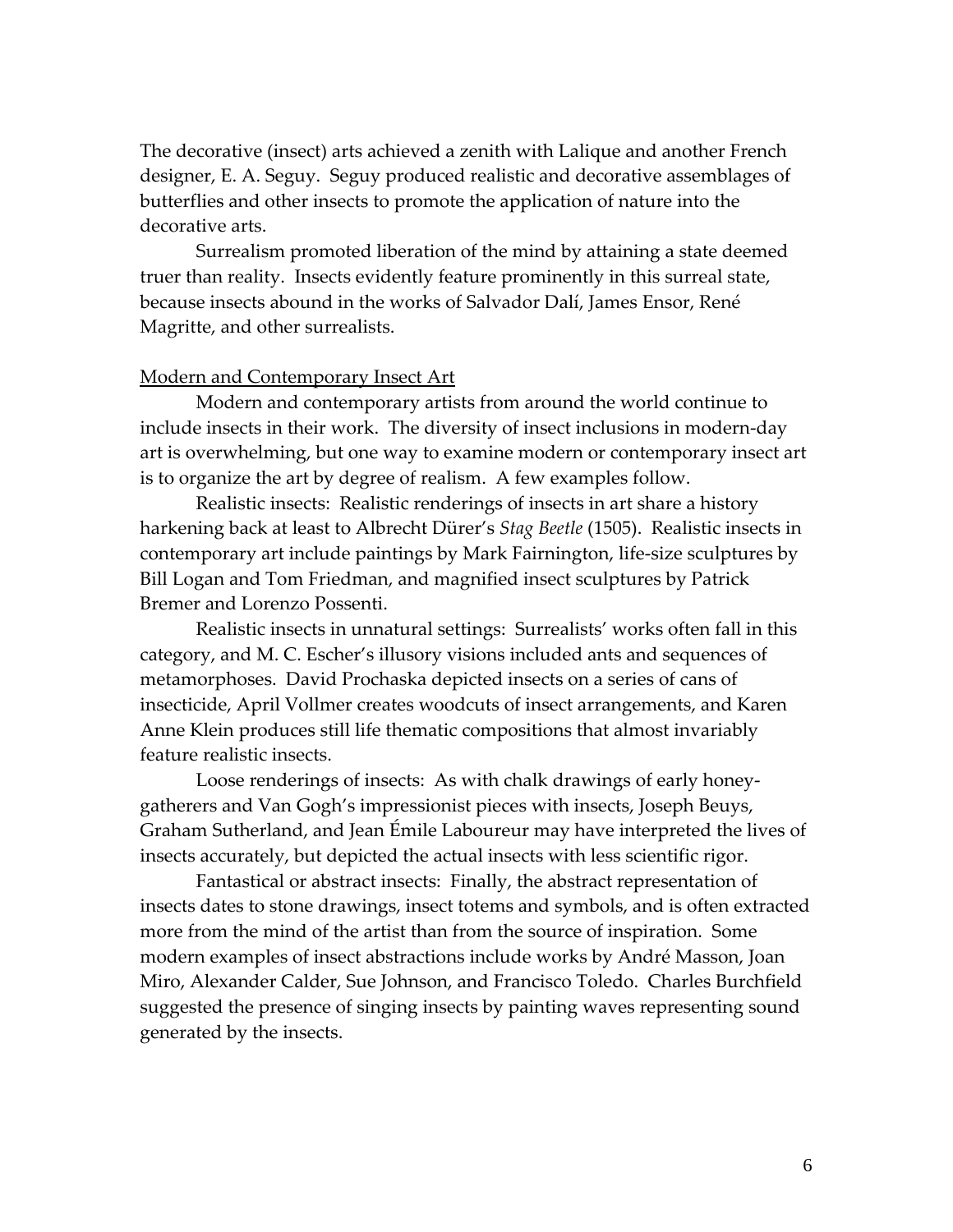

Figure 3. Insect esthetics. Art and design often incorporate nature. (a) A "Singing Shawl" incorporates the green metallic forewings of beetles (Pwo Karen people, Northern Thailand/Northeast Myanmar, collection Victoria Z. Rivers), (b) E. A. Seguy promoted nature's beauty in design, and (c) Karen Anne Klein augments still lifes with insects (details from Entomological Cabinet of Curiosity).

# Insect Art Media

Insect art can be made with any material, including the insects themselves. Beginning with bison bone and chalk on stone, insects have been depicted with materials ranging from metal cast from the lost (bees)wax process, to tattooed human flesh. Painted insects adorn Mimbres pottery from the North American Southwest, Greek ceramics, and Egyptian frescoes, along with most insect art throughout history. Sculpted insects can be carved, as with Edo Period insect wood carvings in Japan or Antonio Canova's marble sculpture *Cupid and Psyche*. Sculpted insects can also be cast in a variety of materials, woven, or constructed from such random ingredients as Play Doh, "fuzz," and plastic hair (Tom Friedman's sculptures). Many insect artists use photography (e.g., works by Jacques Kerchache, Gregory Crewdson, and Catherine Chalmers), or film.

Insect bodies can themselves be used as art media. Henry Dalton, a Victorian microscopist, arranged individual scales from butterfly wings into microscopic still lifes, and Jean Dubuffet assembled collages of entire butterfly wings. Some traditional people in the Amazon rainforest enhance their beauty by wearing jewelry composed of damselfly or beetle wings. Others display intact insect corpses in their works: Alberto Faietti adhered insects to pages of books (mentioned above). Kazuo Kadonaga reared 110,000 silkworm moths until the immatures attached their cocoons throughout wood crates, where they were ultimately killed and displayed. Jennifer Angus decorates entire rooms with geometric insect arrays and Jan Fabre coats structures with beetles or beetle wings, including ceiling and chandelier in the Royal Palace of Belgium. Other artists display live insects. Yukinori Yanagi produces live ant displays